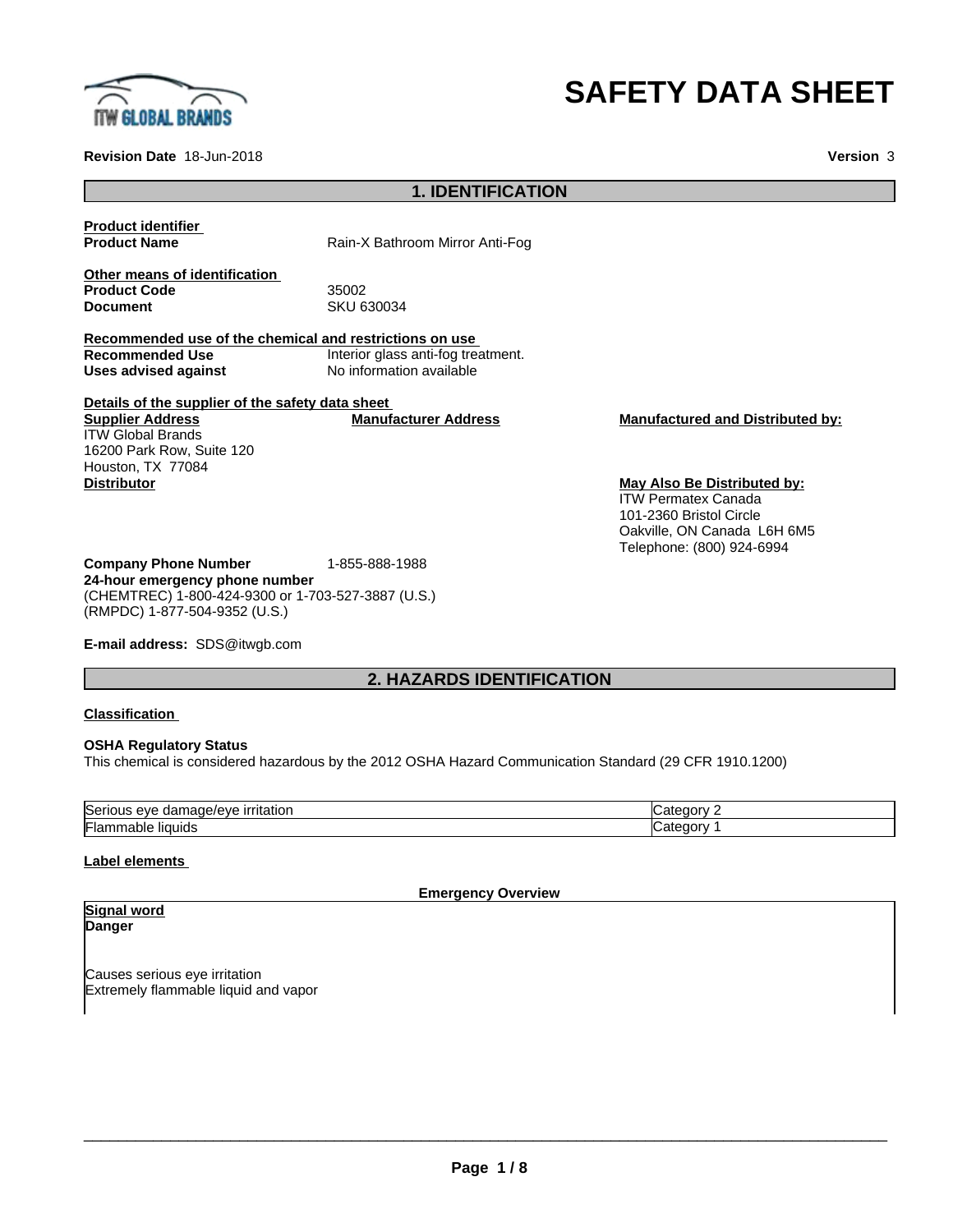

#### **Precautionary Statements - Prevention**

Wash face, hands and any exposed skin thoroughly after handling Keep away from heat/sparks/open flames/hot surfaces. - No smoking Keep container tightly closed Ground/bond container and receiving equipment Use explosion-proof electrical/ ventilating/ lighting/ equipment Use non-sparking tools Take precautionary measures against static discharge Wear protective gloves/protective clothing/eye protection/face protection

IF IN EYES: Rinse cautiously with water for several minutes. Remove contact lenses, if present and easy to do. Continue rinsing If eye irritation persists: Get medical advice/attention IF ON SKIN (or hair): Remove/Take off immediately all contaminated clothing. Rinse skin with water/shower In case of fire: Use CO2, dry chemical, or foam to extinguish.

#### **Precautionary Statements - Storage**

Store in a well-ventilated place. Keep cool

#### **Precautionary Statements - Disposal**

Dispose of contents/container to an approved waste disposal plant

#### **Hazards not otherwise classified (HNOC)**

Not applicable

#### **Other Information**

- Not applicable

Unknown acute toxicity 2% of the mixture consists of ingredient(s) of unknown toxicity

## **3. COMPOSITION/INFORMATION ON INGREDIENTS**

#### **Substance(s)**

| <b>Chemical Name</b>    | <b>CAS No</b> | Weight-%        |
|-------------------------|---------------|-----------------|
| Isopropanol             | 67-63-0       | $\overline{10}$ |
| DIPROPYLENE GLYCOL      | 34590-94-8    |                 |
| <b>MONOMETHYL ETHER</b> |               |                 |

Any concentration shown as a range is due to batch variation.

#### **4. FIRST AID MEASURES**

#### **Description of first aid measures**

| <b>Skin contact</b>   | IF ON SKIN:. Wash skin with soap and water. If skin irritation persists, call a physician.                                                                                                       |
|-----------------------|--------------------------------------------------------------------------------------------------------------------------------------------------------------------------------------------------|
| Eye contact           | IF IN EYES: Rinse cautiously with water for several minutes. Remove contact lenses, if<br>present and easy to do. Continue rinsing. If eye irritation persists: Get medical<br>advice/attention. |
| <b>General advice</b> | Get medical advice/attention if you feel unwell.                                                                                                                                                 |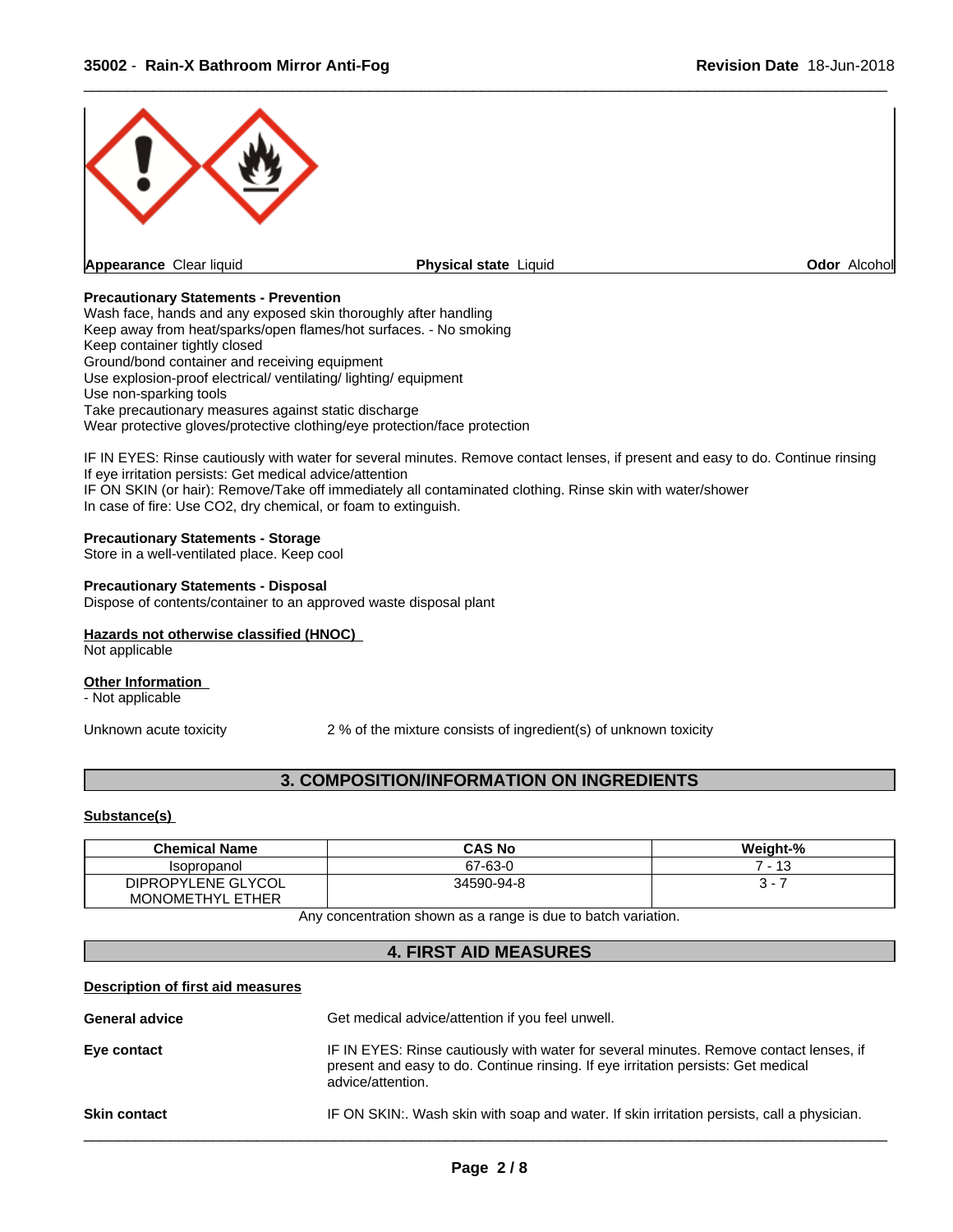|                                                                                                            | Take off contaminated clothing and wash before reuse.                                                                                                                          |  |  |
|------------------------------------------------------------------------------------------------------------|--------------------------------------------------------------------------------------------------------------------------------------------------------------------------------|--|--|
| <b>Inhalation</b>                                                                                          | IF INHALED: Remove victim to fresh air and keep at rest in a position comfortable for<br>breathing. If symptoms persist, call a physician.                                     |  |  |
| Ingestion                                                                                                  | IF SWALLOWED:. Do NOT induce vomiting. Never give anything by mouth to an<br>unconscious person. Call a physician.                                                             |  |  |
| Self-protection of the first aider                                                                         | Ensure that medical personnel are aware of the material(s) involved and take precautions to<br>protect themselves.                                                             |  |  |
| Most important symptoms and effects, both acute and delayed                                                |                                                                                                                                                                                |  |  |
| <b>Symptoms</b>                                                                                            | See section 2 for more information.                                                                                                                                            |  |  |
|                                                                                                            | Indication of any immediate medical attention and special treatment needed                                                                                                     |  |  |
| <b>Note to physicians</b>                                                                                  | Treat symptomatically.                                                                                                                                                         |  |  |
|                                                                                                            | <b>5. FIRE-FIGHTING MEASURES</b>                                                                                                                                               |  |  |
| Suitable extinguishing media<br>Dry chemical, CO2, sand, earth, water spray or regular foam                |                                                                                                                                                                                |  |  |
| Unsuitable extinguishing media<br>None.                                                                    |                                                                                                                                                                                |  |  |
| Specific hazards arising from the chemical<br>Flammable.                                                   |                                                                                                                                                                                |  |  |
| <b>Explosion data</b><br><b>Sensitivity to Mechanical Impact</b><br><b>Sensitivity to Static Discharge</b> | None.<br>May be ignited by heat, sparks or flames.                                                                                                                             |  |  |
| Protective equipment and precautions for firefighters<br>protective gear.                                  | As in any fire, wear self-contained breathing apparatus pressure-demand, MSHA/NIOSH (approved or equivalent) and full                                                          |  |  |
|                                                                                                            | <b>6. ACCIDENTAL RELEASE MEASURES</b>                                                                                                                                          |  |  |
|                                                                                                            | Personal precautions, protective equipment and emergency procedures                                                                                                            |  |  |
| <b>Personal precautions</b>                                                                                | Remove all sources of ignition. Ensure adequate ventilation, especially in confined areas.<br>Avoid contact with eyes and skin. Use personal protective equipment as required. |  |  |
| <b>Environmental precautions</b>                                                                           |                                                                                                                                                                                |  |  |
| <b>Environmental precautions</b>                                                                           | See section 12 for additional ecological information.                                                                                                                          |  |  |
| Methods and material for containment and cleaning up                                                       |                                                                                                                                                                                |  |  |
| <b>Methods for containment</b>                                                                             | Prevent further leakage or spillage if safe to do so.                                                                                                                          |  |  |
| Methods for cleaning up                                                                                    | Ensure adequate ventilation. Soak up with inert absorbent material. Sweep up and shovel<br>into suitable containers for disposal.                                              |  |  |
| Prevention of secondary hazards                                                                            | Clean contaminated objects and areas thoroughly observing environmental regulations.                                                                                           |  |  |
|                                                                                                            | 7. HANDLING AND STORAGE                                                                                                                                                        |  |  |
| <b>Precautions for safe handling</b>                                                                       |                                                                                                                                                                                |  |  |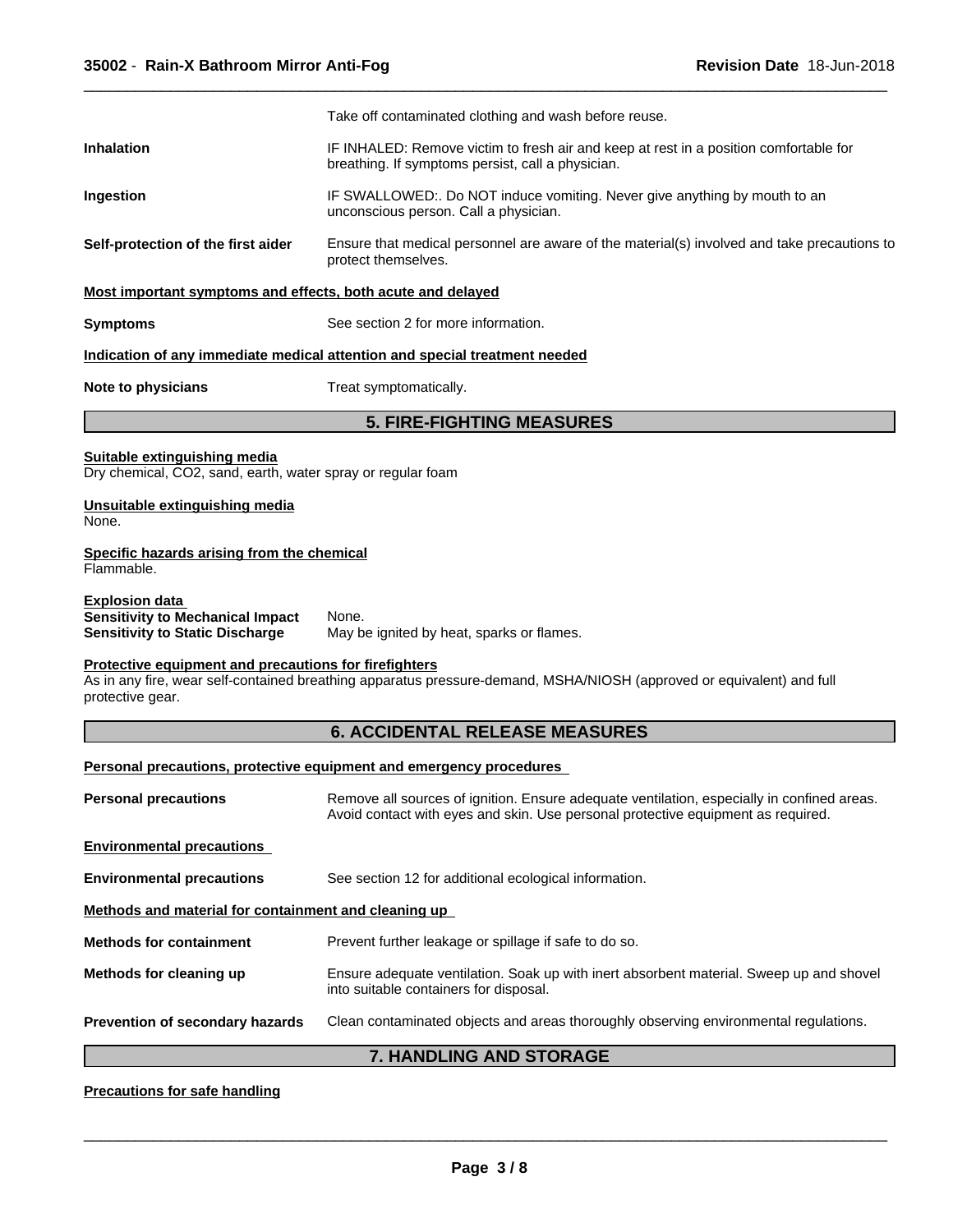| Advice on safe handling                                      | Keep away from heat/sparks/open flames/hot surfaces. - No smoking. Handle in<br>accordance with good industrial hygiene and safety practice. Avoid breathing vapors or<br>mists. Avoid contact with skin, eyes or clothing. Wash thoroughly after handling. Use<br>personal protective equipment as required. |
|--------------------------------------------------------------|---------------------------------------------------------------------------------------------------------------------------------------------------------------------------------------------------------------------------------------------------------------------------------------------------------------|
| Conditions for safe storage, including any incompatibilities |                                                                                                                                                                                                                                                                                                               |
| <b>Storage Conditions</b>                                    | Keep in a dry, cool and well-ventilated place. Do not expose to temperatures exceeding 50<br>°C/122 °F. Keep out of the reach of children.                                                                                                                                                                    |
| Incompatible materials                                       | Strong bases, Strong oxidizing agents                                                                                                                                                                                                                                                                         |

# **8. EXPOSURE CONTROLS/PERSONAL PROTECTION**

#### **Control parameters**

#### **Exposure Guidelines** .

| <b>Chemical Name</b>    | <b>ACGIH TLV</b> | <b>OSHA PEL</b>                       | <b>NIOSH IDLH</b>            |
|-------------------------|------------------|---------------------------------------|------------------------------|
| Isopropanol             | STEL: 400 ppm    | TWA: 400 ppm                          | <b>IDLH: 2000 ppm</b>        |
| 67-63-0                 | TWA: 200 ppm     | TWA: $980 \text{ mg/m}^3$             | <b>TWA: 400 ppm</b>          |
|                         |                  | (vacated) TWA: 400 ppm                | TWA: 980 mg/m $3$            |
|                         |                  | (vacated) TWA: 980 mg/m <sup>3</sup>  | STEL: 500 ppm                |
|                         |                  | (vacated) STEL: 500 ppm               | STEL: 1225 mg/m <sup>3</sup> |
|                         |                  | (vacated) STEL: 1225 mg/m $3$         |                              |
| DIPROPYLENE GLYCOL      | STEL: 150 ppm    | TWA: 100 ppm                          | IDLH: 600 ppm                |
| <b>MONOMETHYL ETHER</b> | TWA: 100 ppm     | TWA: 600 mg/m $3$                     | TWA: 100 ppm                 |
| 34590-94-8              | $S^*$            | (vacated) TWA: 100 ppm                | TWA: 600 mg/m <sup>3</sup>   |
|                         |                  | (vacated) TWA: $600 \text{ mg/m}^3$   | STEL: 150 ppm                |
|                         |                  | (vacated) STEL: 150 ppm               | STEL: 900 mg/m <sup>3</sup>  |
|                         |                  | (vacated) STEL: 900 mg/m <sup>3</sup> |                              |
|                         |                  | (vacated) S*                          |                              |
|                         |                  | S*                                    |                              |

*NIOSH IDLH Immediately Dangerous to Life or Health*

**Other Information** Vacated limits revoked by the Court of Appeals decision in AFL-CIO v.OSHA, 965 F.2d 962 (11th Cir., 1992).

#### **Appropriate engineering controls**

| <b>Engineering Controls</b> | Showers             |  |
|-----------------------------|---------------------|--|
|                             | Eyewash stations    |  |
|                             | Ventilation systems |  |

#### **Individual protection measures, such as personal protective equipment**

| <b>Eye/face protection</b>            | Wear safety glasses or goggles if splashing is likely to occur.                                                                                 |
|---------------------------------------|-------------------------------------------------------------------------------------------------------------------------------------------------|
| Skin and body protection              | Wear protective natural rubber, nitrile rubber, Neoprene™ or PVC gloves.                                                                        |
| <b>Respiratory protection</b>         | Ensure adequate ventilation, especially in confined areas. In case of insufficient ventilation,<br>wear suitable respiratory equipment.         |
| <b>General Hygiene Considerations</b> | Handle in accordance with good industrial hygiene and safety practice. Regular cleaning of<br>equipment, work area and clothing is recommended. |

# **9. PHYSICAL AND CHEMICAL PROPERTIES**

**Information on basic physical and chemical properties**

| <b>Physical state</b> | Liauid                   |
|-----------------------|--------------------------|
| Appearance            | Clear liquid             |
| Odor                  | Alcohol                  |
| <b>Odor threshold</b> | No information available |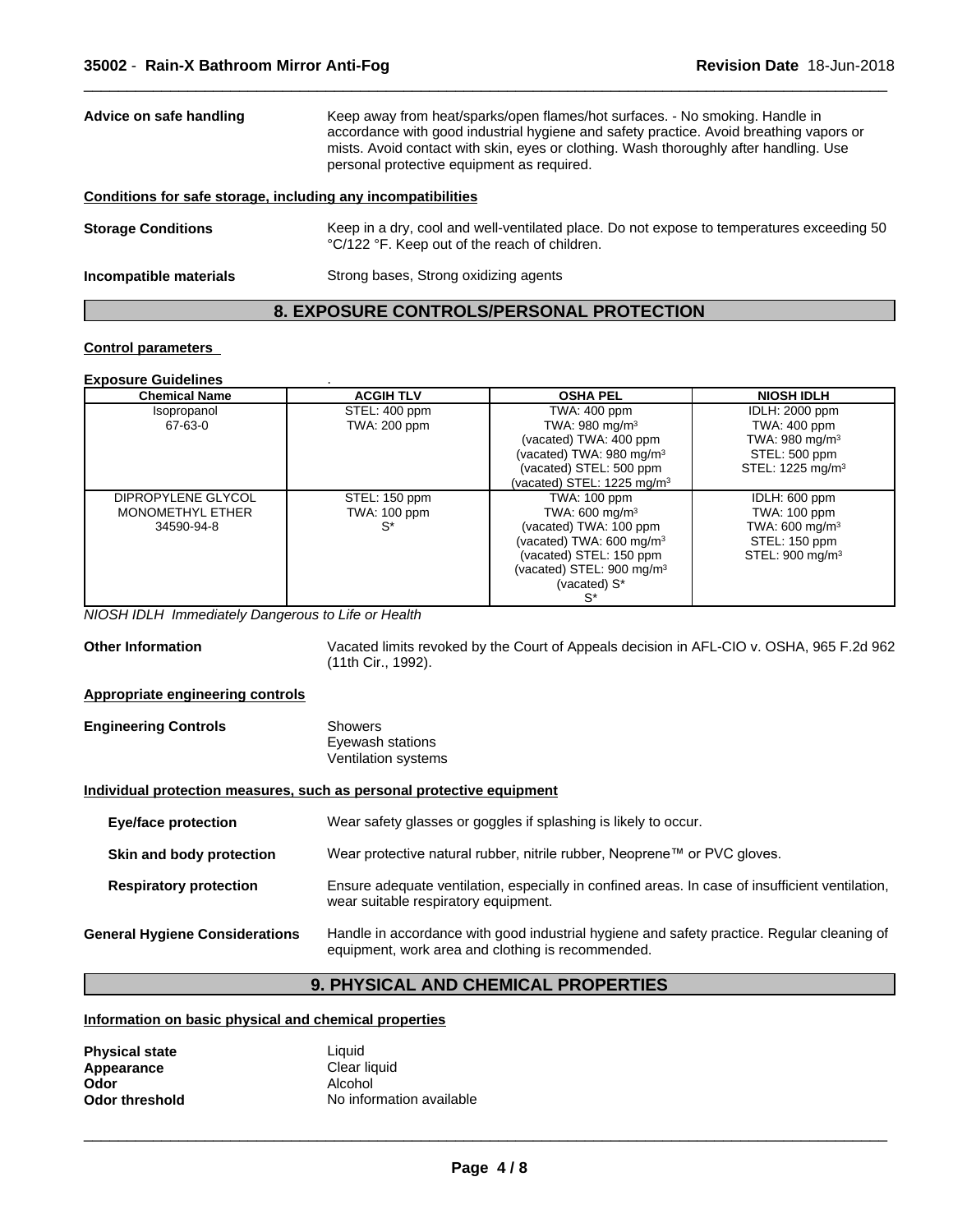| <b>Property</b><br>рH<br>Melting point / freezing point<br>Boiling point / boiling range                             | <b>Values</b><br>6.0<br>No information available                                               | Remarks • Method     |
|----------------------------------------------------------------------------------------------------------------------|------------------------------------------------------------------------------------------------|----------------------|
| <b>Flash point</b>                                                                                                   | 35 °C / 95 °F                                                                                  | Setaflash Closed Cup |
| <b>Evaporation rate</b>                                                                                              | No information available                                                                       |                      |
| Flammability (solid, gas)<br><b>Flammability Limit in Air</b>                                                        | No information available                                                                       |                      |
|                                                                                                                      | No information available                                                                       |                      |
| <b>Upper flammability limit:</b><br>Lower flammability limit:                                                        | No information available                                                                       |                      |
| Vapor pressure                                                                                                       | No information available                                                                       |                      |
| Vapor density                                                                                                        | No information available                                                                       |                      |
| <b>Relative density</b>                                                                                              | 0.99                                                                                           |                      |
| <b>Water solubility</b>                                                                                              | No information available                                                                       |                      |
| Solubility in other solvents                                                                                         | No information available                                                                       |                      |
| <b>Partition coefficient</b>                                                                                         | No information available                                                                       |                      |
| <b>Autoignition temperature</b>                                                                                      | No information available                                                                       |                      |
| <b>Decomposition temperature</b>                                                                                     | No information available                                                                       |                      |
| <b>Kinematic viscosity</b>                                                                                           | No information available                                                                       |                      |
| <b>Dynamic viscosity</b>                                                                                             | No information available                                                                       |                      |
| <b>Explosive properties</b>                                                                                          | No information available                                                                       |                      |
| <b>Oxidizing properties</b>                                                                                          | No information available                                                                       |                      |
| <b>Other Information</b>                                                                                             |                                                                                                |                      |
| <b>Softening point</b><br><b>Molecular weight</b><br><b>VOC Content (%)</b><br><b>Density</b><br><b>Bulk density</b> | No information available<br>No information available<br>15<br>8.25<br>No information available |                      |

# **10. STABILITY AND REACTIVITY**

 $\overline{\phantom{a}}$  ,  $\overline{\phantom{a}}$  ,  $\overline{\phantom{a}}$  ,  $\overline{\phantom{a}}$  ,  $\overline{\phantom{a}}$  ,  $\overline{\phantom{a}}$  ,  $\overline{\phantom{a}}$  ,  $\overline{\phantom{a}}$  ,  $\overline{\phantom{a}}$  ,  $\overline{\phantom{a}}$  ,  $\overline{\phantom{a}}$  ,  $\overline{\phantom{a}}$  ,  $\overline{\phantom{a}}$  ,  $\overline{\phantom{a}}$  ,  $\overline{\phantom{a}}$  ,  $\overline{\phantom{a}}$ 

#### **Reactivity**

Stable under normal use

#### **Chemical stability**

Stable under recommended storage conditions

#### **Possibility of Hazardous Reactions**

None under normal processing.

#### **Conditions to avoid**

Heat, flames and sparks. Temperatures >50 °C / 122 °F.

#### **Incompatible materials**

Strong bases, Strong oxidizing agents

#### **Hazardous Decomposition Products**

Carbon oxides

### **11. TOXICOLOGICAL INFORMATION**

#### **Information on likely routes of exposure**

| <b>Inhalation</b> | May cause central nervous system depression with nausea, headache, dizziness, vomiting,<br>and incoordination. Intentional misuse by deliberately concentrating and inhaling contents<br>may be harmful or fatal. |
|-------------------|-------------------------------------------------------------------------------------------------------------------------------------------------------------------------------------------------------------------|
| Eye contact       | Contact with eyes may cause irritation. May cause redness and tearing of the eyes.                                                                                                                                |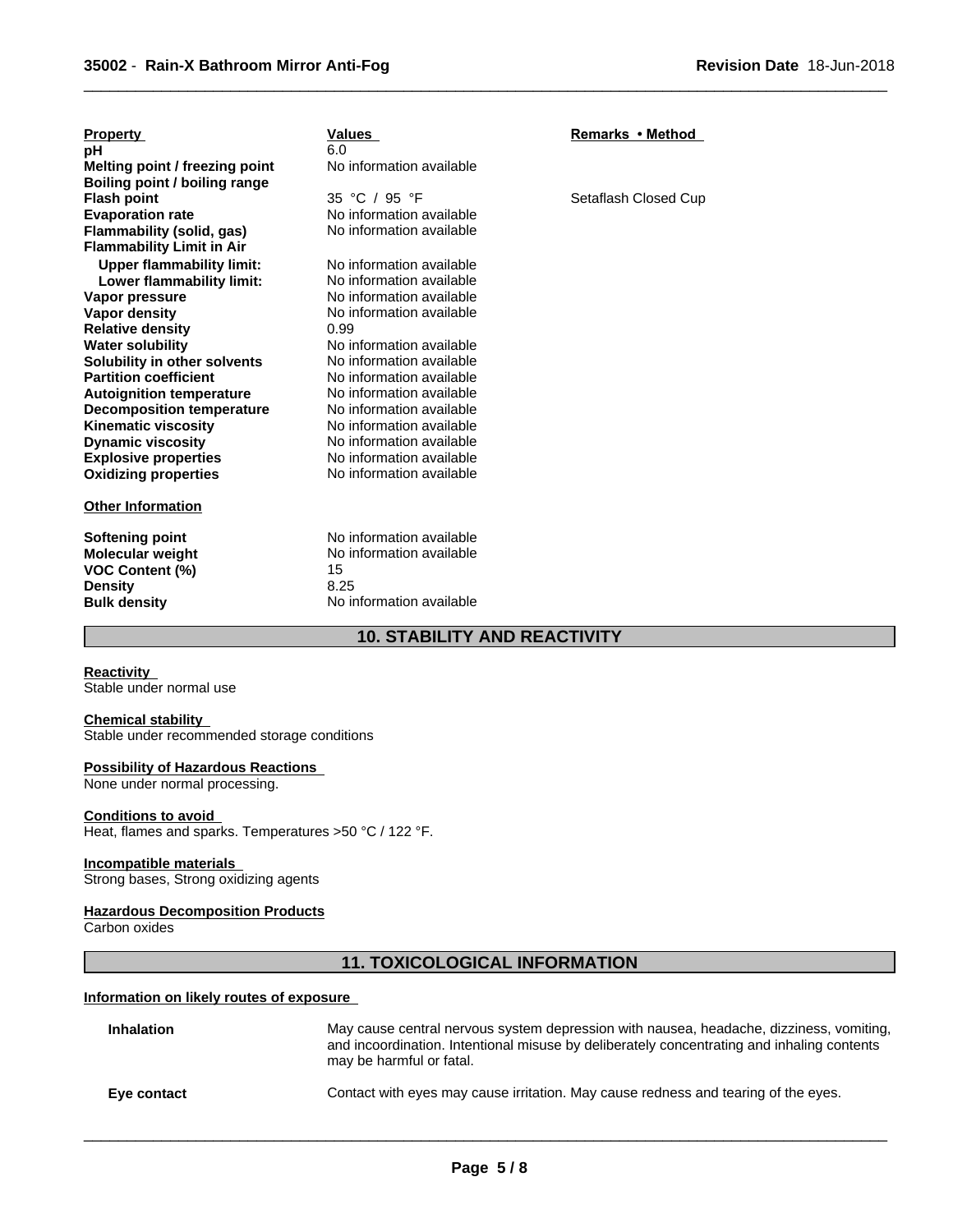**Skin contact** May cause skin irritation and/or dermatitis.

**Ingestion Potential for aspiration if swallowed.** Ingestion may cause irritation to mucous membranes.

 $\overline{\phantom{a}}$  ,  $\overline{\phantom{a}}$  ,  $\overline{\phantom{a}}$  ,  $\overline{\phantom{a}}$  ,  $\overline{\phantom{a}}$  ,  $\overline{\phantom{a}}$  ,  $\overline{\phantom{a}}$  ,  $\overline{\phantom{a}}$  ,  $\overline{\phantom{a}}$  ,  $\overline{\phantom{a}}$  ,  $\overline{\phantom{a}}$  ,  $\overline{\phantom{a}}$  ,  $\overline{\phantom{a}}$  ,  $\overline{\phantom{a}}$  ,  $\overline{\phantom{a}}$  ,  $\overline{\phantom{a}}$ 

| <b>Chemical Name</b>      | Oral LD50               | <b>Dermal LD50</b>      | <b>Inhalation LC50</b>                |
|---------------------------|-------------------------|-------------------------|---------------------------------------|
| <b>Isopropanol</b>        | $= 1870$ mg/kg (Rat)    | = 4059 mg/kg (Rabbit)   | $= 72600$ mg/m <sup>3</sup> (Rat) 4 h |
| 67-63-0                   |                         |                         |                                       |
| <b>DIPROPYLENE GLYCOL</b> | $= 5400 \mu L/kg$ (Rat) | $= 9500$ mg/kg (Rabbit) |                                       |
| <b>IMONOMETHYL ETHER</b>  |                         |                         |                                       |
| 34590-94-8                |                         |                         |                                       |

#### **Information on toxicological effects**

**Symptoms** No information available.

#### **Delayed and immediate effects as well as chronic effects from short and long-term exposure**

| <b>Sensitization</b>                                                                      | No information available.                                                                                                                |                                   |                                                                                          |             |
|-------------------------------------------------------------------------------------------|------------------------------------------------------------------------------------------------------------------------------------------|-----------------------------------|------------------------------------------------------------------------------------------|-------------|
| Germ cell mutagenicity                                                                    | No information available.                                                                                                                |                                   |                                                                                          |             |
| Carcinogenicity                                                                           |                                                                                                                                          |                                   | The table below indicates whether each agency has listed any ingredient as a carcinogen. |             |
| <b>Chemical Name</b>                                                                      | <b>ACGIH</b>                                                                                                                             | <b>IARC</b>                       | <b>NTP</b>                                                                               | <b>OSHA</b> |
| <b>Isopropanol</b><br>67-63-0                                                             |                                                                                                                                          | Group 3                           |                                                                                          | х           |
| Group 1 - Carcinogenic to Humans<br>Not classifiable as a human carcinogen<br>X - Present | IARC (International Agency for Research on Cancer)<br>OSHA (Occupational Safety and Health Administration of the US Department of Labor) |                                   |                                                                                          |             |
| Central nervous system, Eyes, Respiratory system, Skin.<br><b>Target Organ Effects</b>    |                                                                                                                                          |                                   |                                                                                          |             |
| The following values are calculated based on chapter 3.1 of the GHS document.             |                                                                                                                                          |                                   |                                                                                          |             |
| ATEmix (oral)                                                                             | 102600 mg/kg                                                                                                                             |                                   |                                                                                          |             |
| <b>ATEmix (dermal)</b><br>33445 mg/kg                                                     |                                                                                                                                          |                                   |                                                                                          |             |
| ATEmix (inhalation-dust/mist)                                                             | 726 mg/l                                                                                                                                 |                                   |                                                                                          |             |
|                                                                                           |                                                                                                                                          | <b>12. ECOLOGICAL INFORMATION</b> |                                                                                          |             |

# **12. ECOLOGICAL INFORMATION**

#### **Ecotoxicity**

2 % of the mixture consists of component(s) of unknown hazards to the aquatic environment

#### **Persistence and degradability**

No information available.

#### **Bioaccumulation**

No information available.

#### **Mobility**

Disperses in water.

| Chemical Name                       | <b>Partition coefficient</b> |
|-------------------------------------|------------------------------|
| Isopropanol                         | 0.05                         |
| 67-63-0                             |                              |
| DIPROPYLENE GLYCOL MONOMETHYL ETHER | $-0.064$                     |
| 34590-94-8                          |                              |

#### **Other adverse effects**

No information available

#### **13. DISPOSAL CONSIDERATIONS**

#### **Waste treatment methods**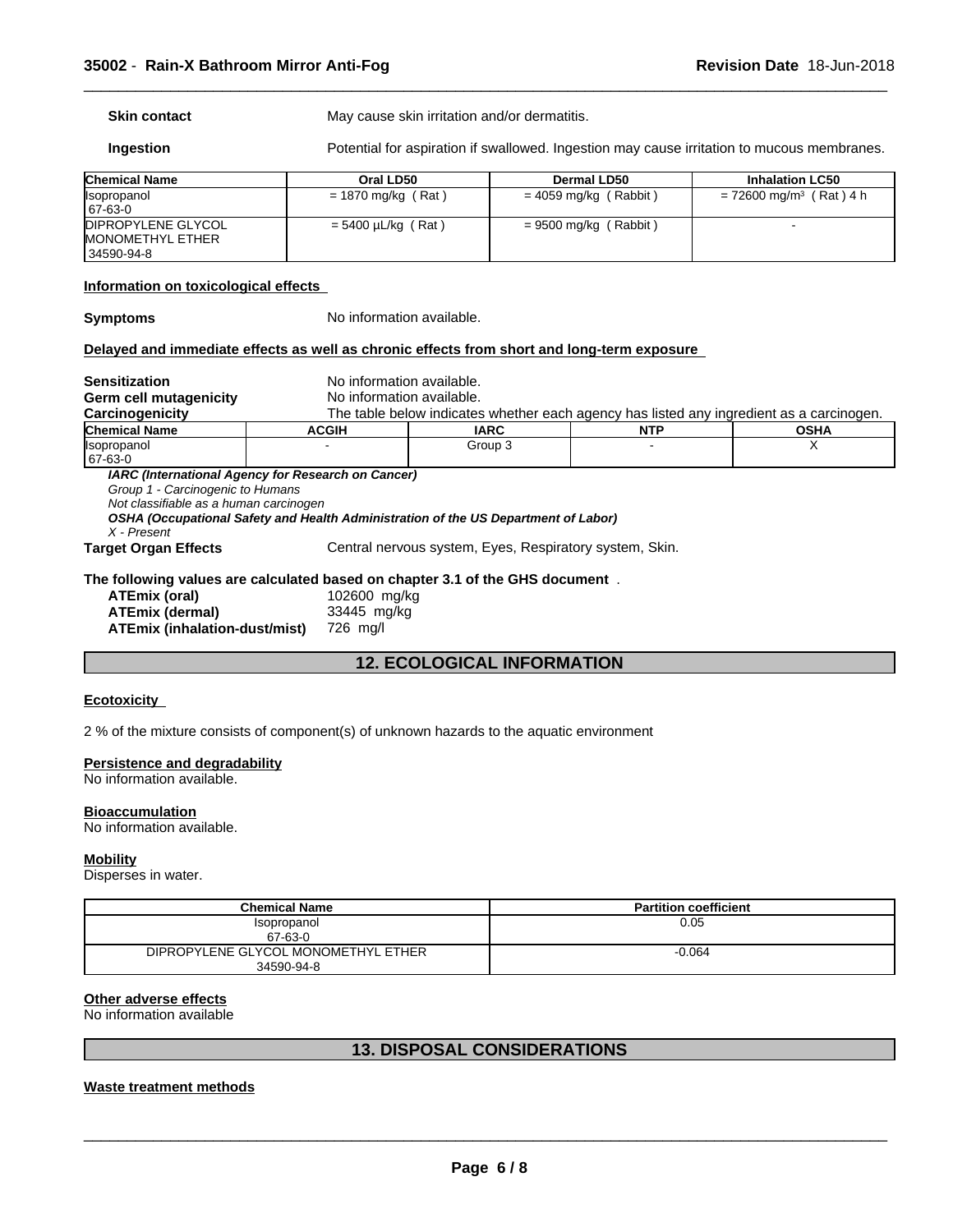| Disposal of wastes            | Recover or recycle if possible. Disposal should be in accordance with applicable regional.<br>national and local laws and regulations. This material, as supplied, is a hazardous waste<br>according to federal regulations (40 CFR 261). |
|-------------------------------|-------------------------------------------------------------------------------------------------------------------------------------------------------------------------------------------------------------------------------------------|
| <b>Contaminated packaging</b> | Do not reuse container.                                                                                                                                                                                                                   |
| <b>US EPA Waste Number</b>    | D001                                                                                                                                                                                                                                      |

This product contains one or more substances that are listed with the State of California as a hazardous waste.

| <b>Chemical Name</b> | California<br><b>Hazardous Waste Status</b> |
|----------------------|---------------------------------------------|
| opropanoi            | Toxic                                       |
| 67-63-0              | 'anıtable                                   |

#### **14. TRANSPORT INFORMATION**

| <b>DOT</b>            |                                                                        |
|-----------------------|------------------------------------------------------------------------|
| UN/ID no              | UN 1993                                                                |
| Proper shipping name: | Flammable liquid, n.o.s, (Isopropanol solution), Limited Quantity (LQ) |
| <b>Hazard Class</b>   | 3                                                                      |
| <b>Packing Group</b>  | Ш                                                                      |
| <b>IATA</b>           |                                                                        |
| UN/ID no              | UN 1993                                                                |
| Proper shipping name: | Flammable liquid, n.o.s. (Isopropanol solution), Limited Quantity (LQ) |
| <b>Hazard Class</b>   | 3                                                                      |
| <b>Packing Group</b>  | Ш                                                                      |
| <b>IMDG</b>           |                                                                        |
| UN/ID no              | UN 1993                                                                |
| Proper shipping name: | Flammable liquid, n.o.s, (Isopropanol solution), Limited Quantity (LQ) |
| <b>Hazard Class</b>   | 3                                                                      |
| <b>Packing Group</b>  | Ш                                                                      |
|                       |                                                                        |

| <b>15. REGULATORY INFORMATION</b> |  |
|-----------------------------------|--|
|-----------------------------------|--|

| <b>International Inventories</b> |          |  |
|----------------------------------|----------|--|
| <b>TSCA</b>                      | Complies |  |
| <b>DSL/NDSL</b>                  | Complies |  |
| <b>EINECS/ELINCS</b>             | Complies |  |
| <b>ENCS</b>                      | Complies |  |
| <b>IECSC</b>                     | Complies |  |
| <b>KECL</b>                      | Complies |  |
| <b>PICCS</b>                     | Complies |  |
| <b>AICS</b>                      | Complies |  |
|                                  |          |  |

**Legend:** 

**TSCA** - United States Toxic Substances Control Act Section 8(b) Inventory **DSL/NDSL** - Canadian Domestic Substances List/Non-Domestic Substances List **EINECS/ELINCS** - European Inventory of Existing Chemical Substances/European List of Notified Chemical Substances **ENCS** - Japan Existing and New Chemical Substances **IECSC** - China Inventory of Existing Chemical Substances **KECL** - Korean Existing and Evaluated Chemical Substances **PICCS** - Philippines Inventory of Chemicals and Chemical Substances **AICS** - Australian Inventory of Chemical Substances

#### **US Federal Regulations**

#### **SARA 313**